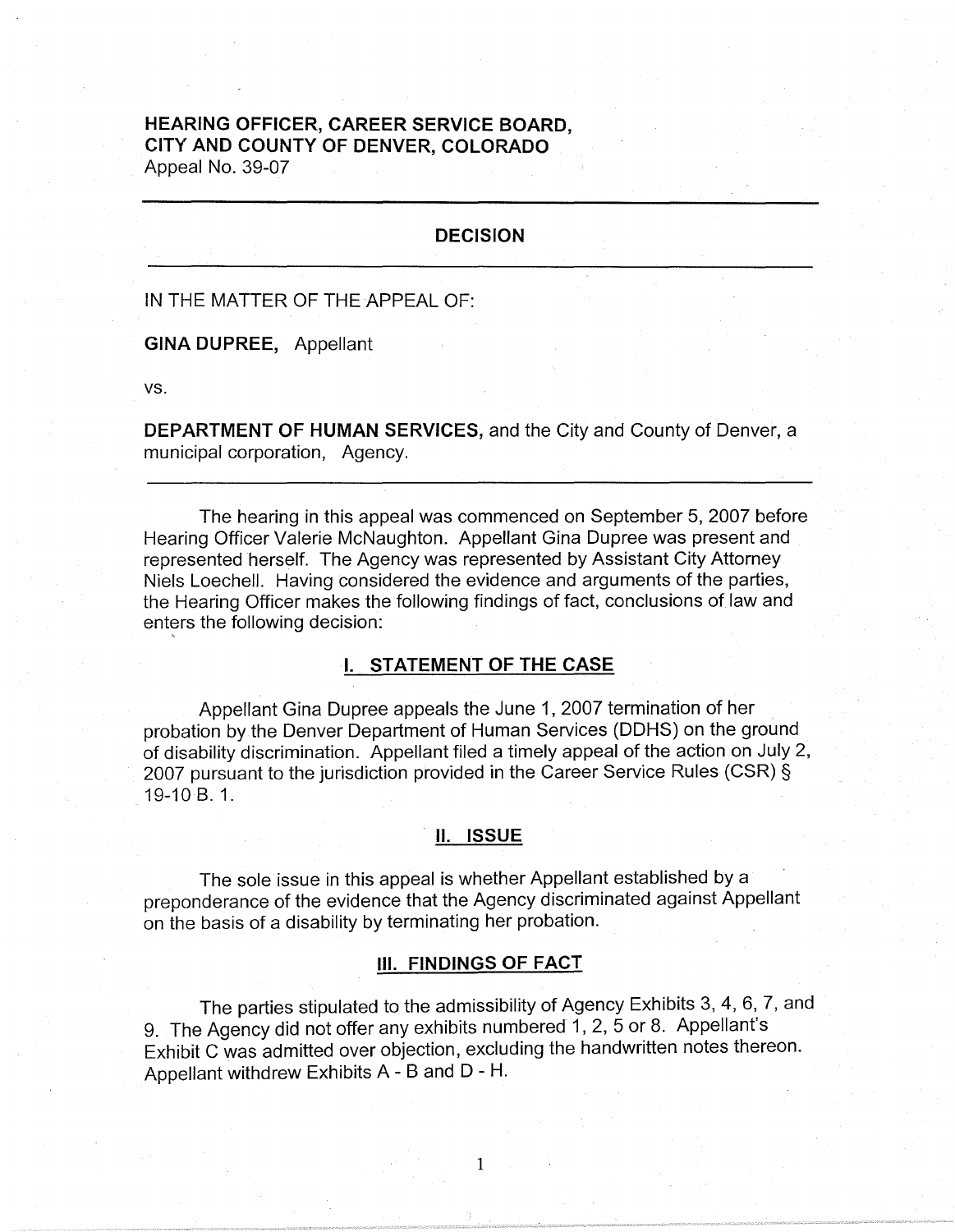The Agency stipulated to the following facts: 1) Appellant was qualified for the position of Administrative Support Assistant Ill (ASA Ill), 2) she was pregnant at the time of her hire, 3) Appellant was placed by her doctor on bed rest from April 25<sup>th</sup> until May 6<sup>th</sup>, the date her baby was delivered, 3) Appellant was on short-term disability for the period of bed rest, and 4) Appellant's performance was not the primary basis for the termination of her probation.

On Feb. 12, 2007, Appellant was hired as an ASA Ill by the city's Department of Human Services in the Family and Children's Business Office. From February to April, Appellant was being trained in her duties by another ASA Ill, and was not yet assigned her own areas of responsibility. Appellant was told that she was not expected to fully master one of her duties for four to six months. Appellant was aware she could be terminated for any reason during probation, and was therefore careful in the performance of her duties. Her supervisor, LaTunya Savage, did not inform her that her performance was inadequate in any respect during the ten weeks Appellant was on the job.

On April 23<sup>rd</sup>, Appellant was in her sixth trimester of pregnancy, and began to experience unusual physical symptoms while at work. She called her doctor about noon, and was advised to meet him at the Kaiser Hospital. Appellant then met with Ms. Savage, and informed her of her symptoms and of the doctor's instructions to go to the hospital. Appellant told Ms. Savage that she was worried this might adversely affect her job, since she was still on probation. Ms. Savage replied, "No, you don't need to worry about your job at this time, you just make sure you take care of yourself, and you let us know what's happening." [Testimony of Appellant.] Ms. Savage offered to take her to the hospital, but Appellant declined, stating she had a ride.

Appellant was admitted to the hospital that day. She underwent surgery and was ordered on complete bed rest to prevent premature birth. Appellant was told that order would be reconsidered on May  $10<sup>th</sup>$ , Appellant's next scheduled doctor's appointment. Appellant met with Agency management to advise them of the medically ordered bed rest. Ms. Savage approved leave for that purpose, and Appellant was instructed to call in every day during her bed rest. Appellant testified she complied with that order, and informed Ms. Savage some time before the birth that she didn't know when she would be able to return.

On May  $6<sup>th</sup>$ , Appellant's baby was born, three months before the July due date. After that date, the doctor's order of bed rest to prevent preterm birth was no longer in effect. Appellant was discharged from the hospital shortly thereafter, but her baby stayed in the hospital until July 10, 2007. Appellant called her supervisor to inform her of the birth. Appellant testified she called work every day for the rest of May to inform the Agency she was still on maternity leave. Appellant stated that based on her past work experience she believed she was entitled to six weeks' maternity leave after the birth. Appellant was not sure how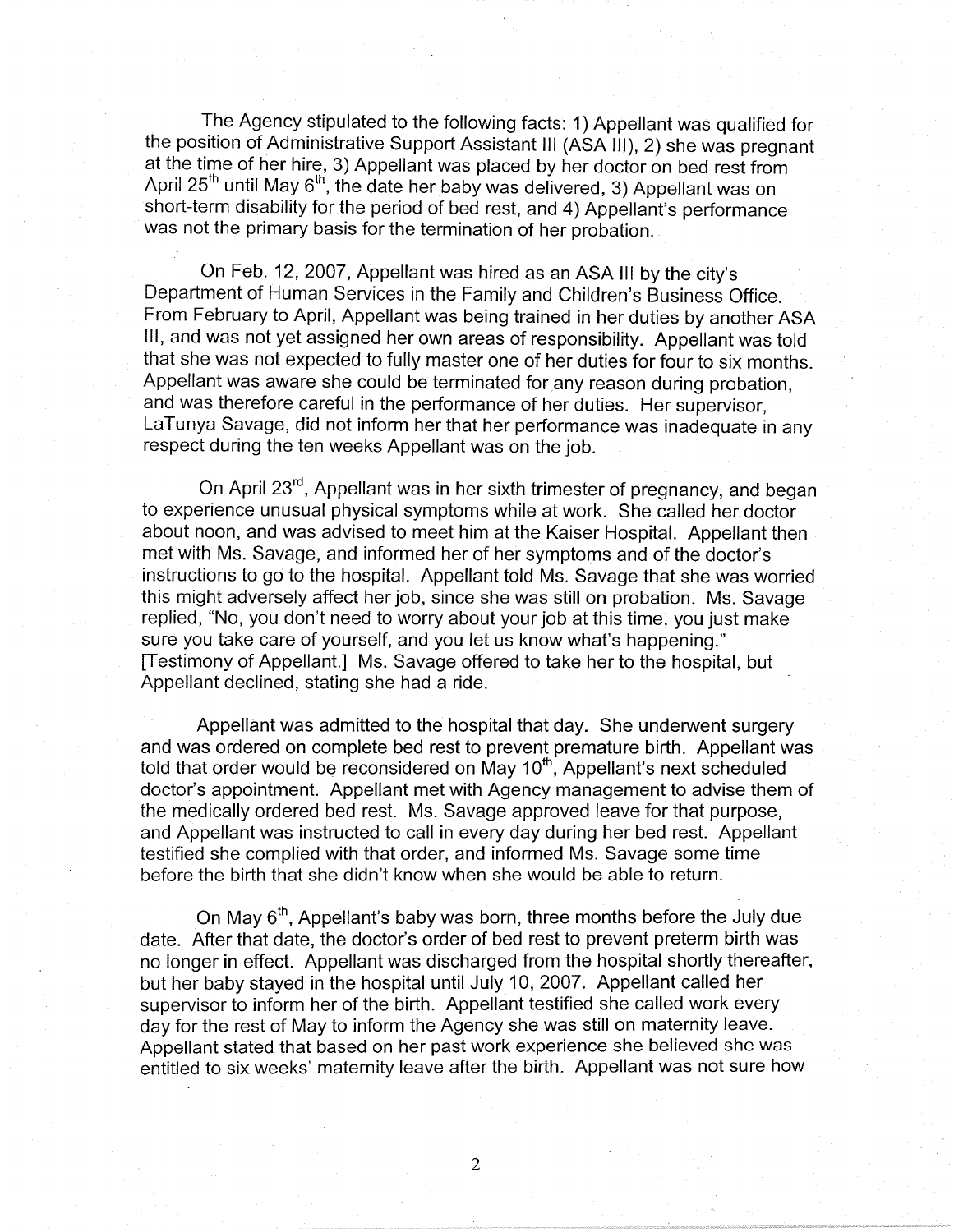her absence was being recorded by the Agency, but believed she was still employed because she had not received any word to the contrary.

Because her baby was still very ill and was expected to be in the hospital until August, Appellant did not initiate a discussion with her supervisor about when she would be returning to work. Appellant testified she did not believe she was required to set a date for her return to work until the end of the six weeks' maternity leave. Appellant testified she intended to call her supervisor midway through the six-week period to discuss her return date. Appellant also stated she did not return to work after her baby's birth because her doctor had not yet given her a medical release.

On June 1<sup>st</sup>, Appellant received official notice that she had failed to pass employment probation, and was therefore being separated effective that day. [Exh. 3.] On June 20th, Appellant filed a complaint of discrimination based on disability.<sup>1</sup> Two days later, the Agency responded that its investigation of the records showed the decision was "based upon the business needs of the organization." The response supported that conclusion by reciting that Appellant had already missed 28 days of work, Appellant told her supervisor she would need an indefinite additional amount of time off, and the business office concluded that it could not afford to grant that time if it was to meet its work goals and deadlines. [Exh. 4.] On July 2, 2007, this appeal was filed, claiming discrimination on the basis of disability.

At hearing, Appellant testified that she believed she was terminated based on her pregnancy, preterm labor and/or her subsequent delivery of a baby girl. Since Appellant was still in training, she believed her absences did not affect the Agency's ability to handle its work load. For that reason, Appellant believed the Agency's stated reason for the decision was not accurate, and that the real reason for her termination was disability discrimination based on her high-risk .pregnancy.

Appellant admitted that after the birth of her baby on May  $6<sup>th</sup>$ , she was no longer disabled and could have returned to work. However, Appellant did not do so because she believed she was entitled to six weeks of maternity leave. Six weeks from the birth date would have ended on June 17th. In fact, the Agency does not automatically grant maternity leave. [Testimony of Human Resources Division Director Jennifer Fairweather.]

LeTuriya Savage testified that she had assigned other staff to do Appellant's work while Appellant was on bed rest during the pregnancy. A few days after the baby's birth, Appellant called Ms. Savage. Appellant told her she would talk to her doctors about returning to work as soon as possible so she could use the remaining time from the six weeks to be with her baby after the

<sup>1</sup> Appellant's timely appeal of this action (CSA 30-07) was dismissed without prejudice on June 13, 2007 based upon Appellant's failure to file a complaint of discrimination under CSR § 15-101 et. seq.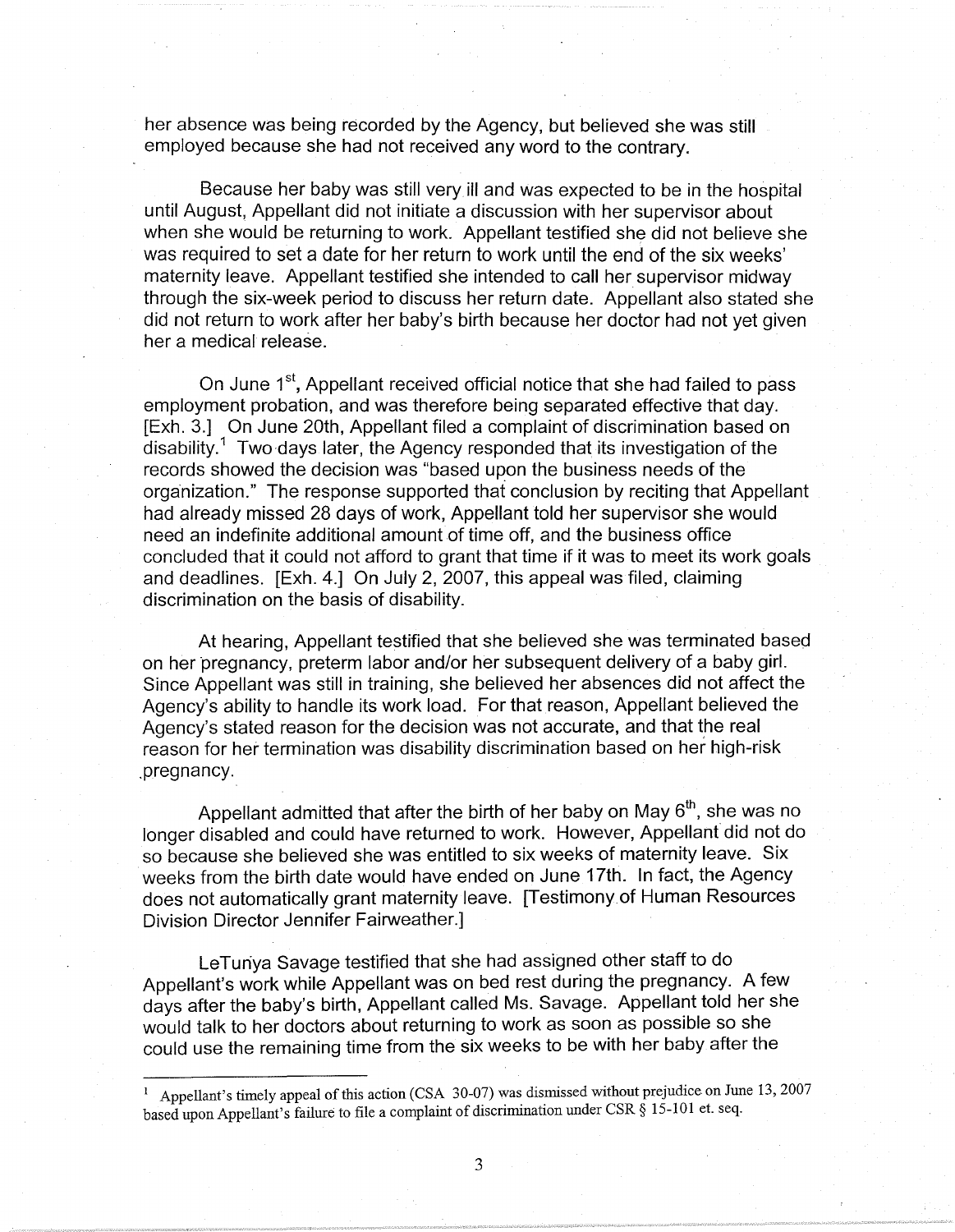baby's discharge from the hospital. Ms. Savage believed that Appellant's statement was notice that Appellant intended to ask for additional time off after her baby returned home fro the hospital. Ms. Savage testified she was of the opinion that the request was reasonable, and she would have granted it if Appellant had returned to work and thereafter made a request for specific time off when her baby was released from the hospital. [Testimony of LeTunya Savage.]

Ms. Savage further testified that some time between May 21<sup>st</sup> and May 25<sup>th</sup>. Appellant left a voice mail message for her. In that message, Appellant said the doctor told her the baby would not be well enough to go to day care after being released from the hospital, and so Appellant would not be able to return to work.

After receiving this message, Ms. Savage decided that Appellant's desk could not be left empty on an indefinite basis. Ms. Savage then recommended the termination of Appellant's probation based on Appellant's inability to return to work. Division Director Allen Pollack approved the recommendation, and the Agency sent Appellant official notice,on June 1, 2007 that she had failed to pass . probation.

#### **IV. ANALYSIS**

This appeal alleges that the Agency discriminated against Appellant on the basis of a disability. Prior to the appeal, Appellant filed an internal complaint of disability discrimination, which was denied.

In an appeal of an action terminating probation on the basis of discrimination under CSR§ 19-10 8.1., an employee has the burden to prove the action was discriminatory. In re Allen, CSA 16-06, 3 (6/6/06). Under the Americans with Disabilities Act (ADA), a person may prove a disability in three ways: 1) the actual existence of a physical or mental impairment substantially limiting a major life activity, 2) a record of such impairment, or 3) being regarded as having such an impairment. In re Solano, CSA 107-04, 4 (4/29/05); 42 USC§ 12102(2); 29 CFR § 1630.2(g) (1994 ed. and Supp. V).

Appellant asserts that her termination was caused by a disability arising from her pregnancy. The parties agree that Appellant was temporarily disabled from performing her job from April 23 to May 6, 2007, while she was on doctorordered bed rest. Appellant admitted that she was not disabled after the May 6 birth of her baby. Because Appellant immediately informed her supervisor of the birth, the Agency knew that Appellant's high-risk pregnancy, and thus her disability, was over on May 6. It is undisputed that the decision to terminate probation was made shortly before June 1, 2007. Based on this evidence, it is clear that Appellant cannot establish that she was either disabled or regarded as disabled at the time of the adverse employment action.

A person with a record of a disability is also protected from discrimination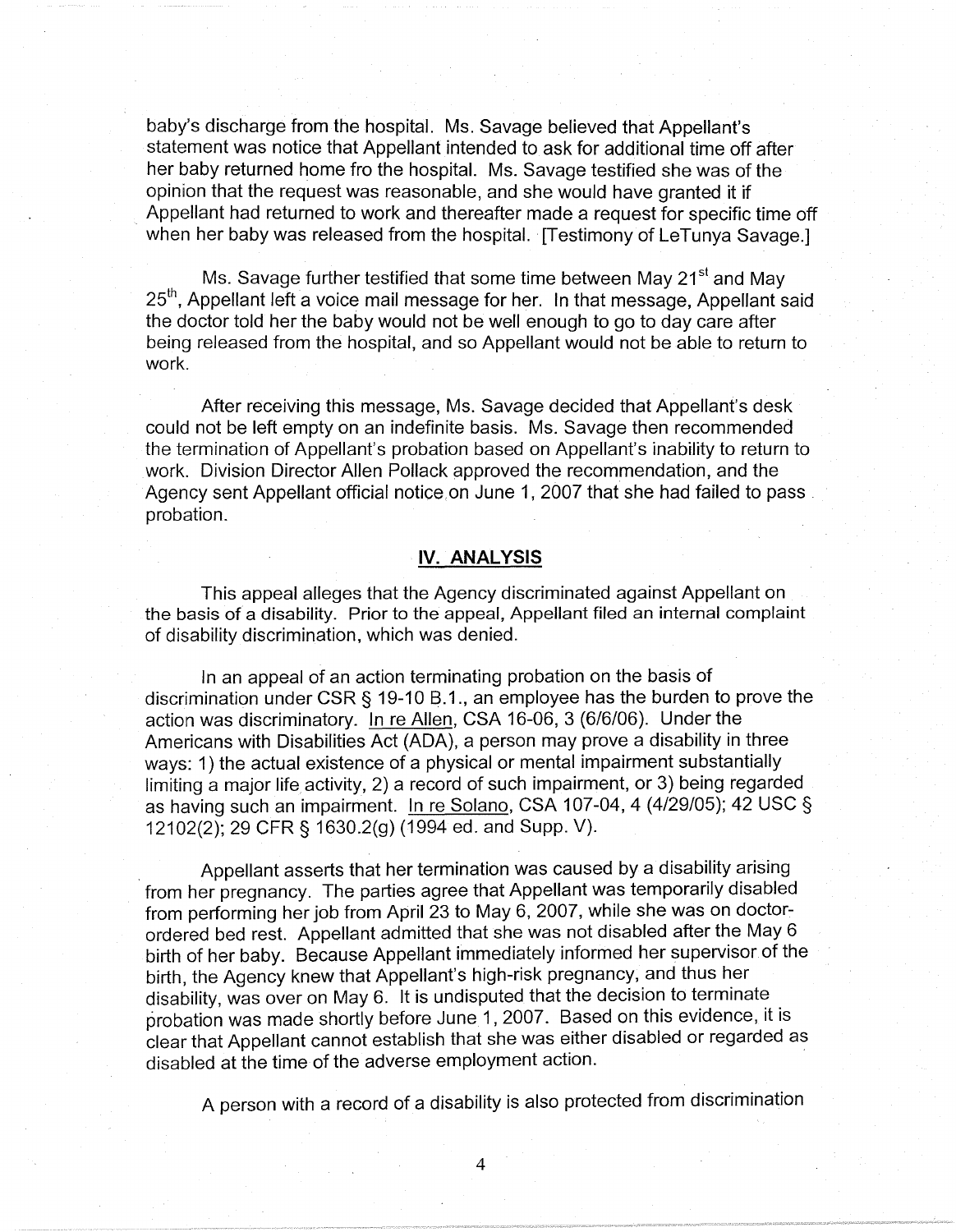if she has "a history of ... a mental or physical impairment that substantially limits one or more major life activities." 29 C.F.R. § 1630.2(k). A disability as that term is used in the ADA requires a permanent or long-term impairment. See 29 C.F.R. Pt. 1630, App. § 1630.2(j). Impairments while recovering from surgery are not evidence of a permanent disability. Gutridge v. Clure, 153 F.3d 898, 901-902 ( $8<sup>th</sup>$  Cir. 1998), citing Heintzelman v. Runyon, 120 F.3d 143, 145 (8th Cir. 1997). Appellant failed to prove that she suffered a permanent or long-term impairment that substantially limited one or more of her major life activities. Therefore, Appellant failed to establish that her two weeks of bed rest to prevent premature birth during pregnancy is a record of impairment under the ADA. It follows that Appellant failed to prove that disability discrimination motivated the Agency in terminating her probation.

As to the ultimate issue of whether the action was motivated by discrimination, the Agency's decision to terminate probation was caused by Appellant's failure to return to work or communicate with her supervisor to schedule her return to work. While Appellant testified she assumed she was entitled to maternity leave, her failure to confirm the existence of that leave was both unreasonable and inconsistent with her stated intent to obtain a medical release to return to work as soon as possible. Appellant also failed to contact her supervisor after her May 10, 2007 doctor's appointment was cancelled because of the premature birth, or after May 27, 2007, the midway point in what she believed was her maternity leave, as she testified was her intent.

A prima facie case of pregnancy discrimination would have been established in this appeal by proof that: 1) Appellant was a member of a protected group, i.e., that she was pregnant; 2) she was qualified for her position; 3) she was terminated; and 4) the termination occurred under circumstances which give rise to an inference of unlawful discrimination. See In re Allen, CSA 16-06, 3 (6/6/06), citing **EEOC v. Horizon Healthcare Corp., 220 F.3d 1184** (10<sup>th</sup> Cir. 2000). By her own admission, Appellant was no longer pregnant at the time of her termination, as her pregnancy ended on May  $6<sup>th</sup>$  with the birth of her child. To the extent that Appellant raised the issue of pregnancy discrimination, I find that Appellant failed to prove she was a member of the protected class at the time of the alleged discriminatory act.

Based on the foregoing, I conclude that Appellant has failed to establish either disability or pregnancy discrimination by a preponderance of the evidence.

#### **ORDER**

Based on the foregoing findings of fact, the Agency's decision dated June 1, 2007 to terminate Appellant's probation is AFFIRMED.

Done this 2<sup>nd</sup> day of October, 2007.